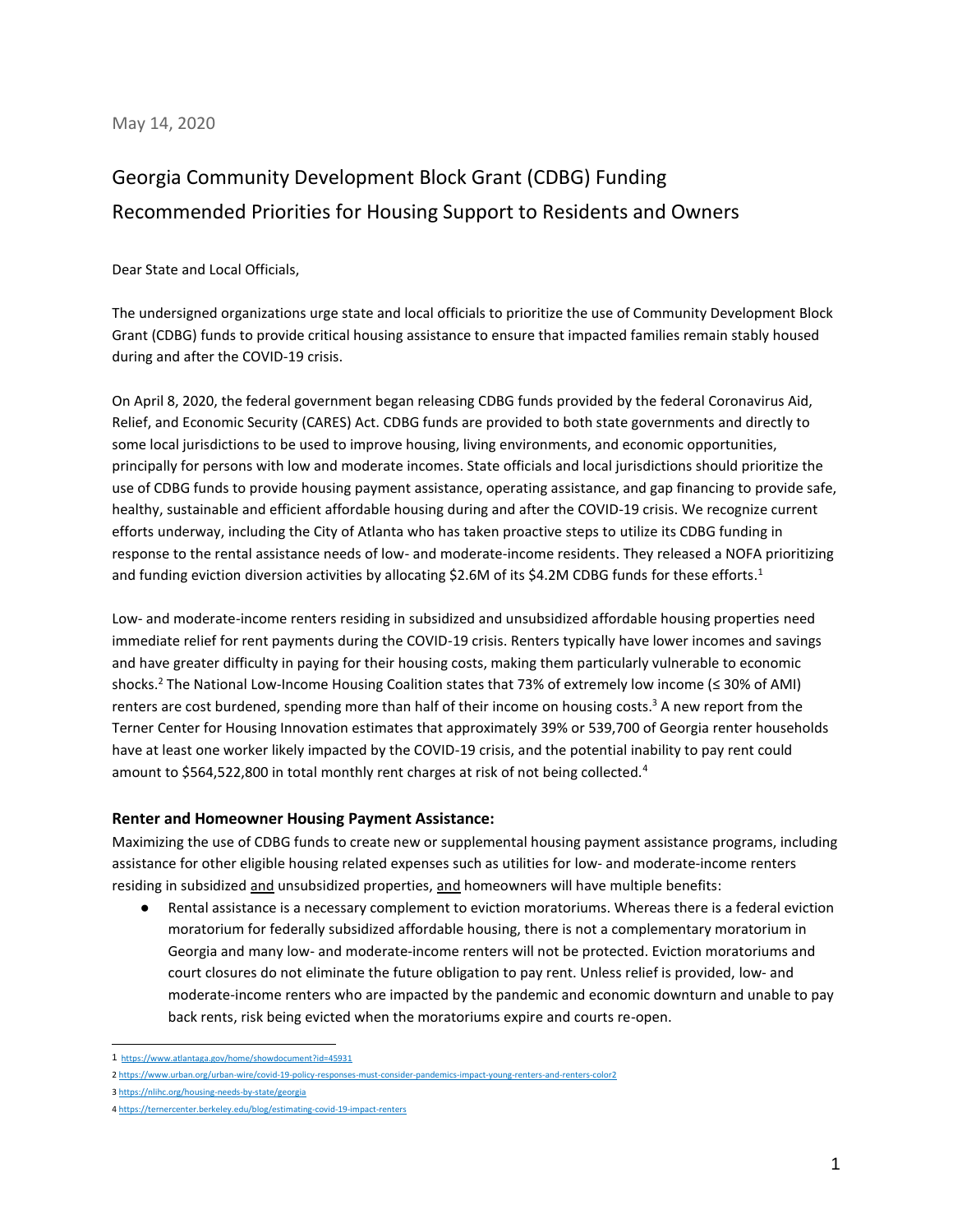- Rental Assistance will protect low- and moderate-income renters in need who do not currently receive federal rental subsidies. Only 25% of renters who need rental assistance currently receive it through federal housing programs. Tens of millions of renters living in naturally occurring affordable housing do not currently benefit from any rent subsidies.
- Rental assistance helps to ensure that rental housing owners can continue to operate their buildings safely. Many affordable rental units are in buildings that do not generate enough operating revenue to withstand a sudden loss of income. Deferred maintenance could put renters at risk and lead to a loss of much needed affordable housing.
- Housing assistance will benefit the local economy. Providing relief to low- and moderate-income renters and homeowners will help them stretch their limited income so they can afford other essential household needs. Helping building owners maintain their properties allows them to continue to employ their staff and purchase local goods and services.
- Housing assistance will reduce possible community spread of COVID-19 by reducing anticipated evictions and assuring that particularly vulnerable households (those with limited income and people of color) remain sheltered instead of adding to the homeless population.
- Housing assistance to homeowners will mitigate foreclosures. Of Georgia homeowners, 20 percent were cost-burdened.<sup>5</sup> Although homeowners are less likely to be cost burdened than renters, there has been a recent increase in foreclosures. Foreclosures have declined nationally since the recession, but Georgia saw a 24 percent year-over-year increase in foreclosures in 2019.<sup>6</sup>

The following jurisdictions from across the country are offered as examples of CDBG housing support and assistance programs (see footnote links):

- $\bullet$  City of Atlanta<sup>7</sup>
- City and County of Denver<sup>8</sup>
- Los Angeles Homeless Services Authority<sup>9</sup>
- $\bullet$  City of New Orleans<sup>10</sup>
- $\bullet$  City of San Antonio<sup>11</sup>
- $\bullet$  City of Seattle, King County, and United Way of King County<sup>12 13</sup>

## **Funding Support to Affordable Housing Property Owners for Operations and Rehab / New Construction Projects:**

As a complement to emergency rental assistance, CDBG funds should be used to provide property owners with funding to defray unpaid operating costs due to reduced rental income. Many properties will experience a reduction in revenue, making them unable to service mortgages, fund operations and provide resident services, let alone pay for the increased costs of cleaning, sanitizing and securing properties when residents are quarantined and/or at extremely high risk.

<sup>5</sup> [https://gbpi.org/2020/georgias-covid-19-public-health-response-must-include-support-for-stable-quality-housing/#\\_edn4](https://gbpi.org/2020/georgias-covid-19-public-health-response-must-include-support-for-stable-quality-housing/#_edn4)

<sup>6</sup> [https://gbpi.org/2020/georgias-covid-19-public-health-response-must-include-support-for-stable-quality-housing/#\\_edn5](https://gbpi.org/2020/georgias-covid-19-public-health-response-must-include-support-for-stable-quality-housing/#_edn5)

<sup>7</sup> <https://www.atlantaga.gov/home/showdocument?id=45931>

<sup>8</sup> <https://www.denvergov.org/content/denvergov/en/housing-information/resident-resources/stay-in-your-home/rent-utility-help.html>

<sup>9</sup> <https://www.lahsa.org/documents?id=1963-homeless-prevention-assistance-flyer.pdf>

<sup>10</sup> [https://nola.gov/mayor/news/may-2020/city-receives-\\$10-4m-from-state-in-affordable-housing-grants-in-response-to-covid-19-outbreak/](https://nola.gov/mayor/news/may-2020/city-receives-$10-4m-from-state-in-affordable-housing-grants-in-response-to-covid-19-outbreak/)

<sup>11</sup> <https://www.sanantonio.gov/NHSD/Programs/FairHousing>

<sup>12</sup> <https://www.king5.com/article/news/health/coronavirus/king-county-united-way-home-base-program-rent-assistance/281-1fee7ea1-5937-4c36-ba11-3123db0bef91>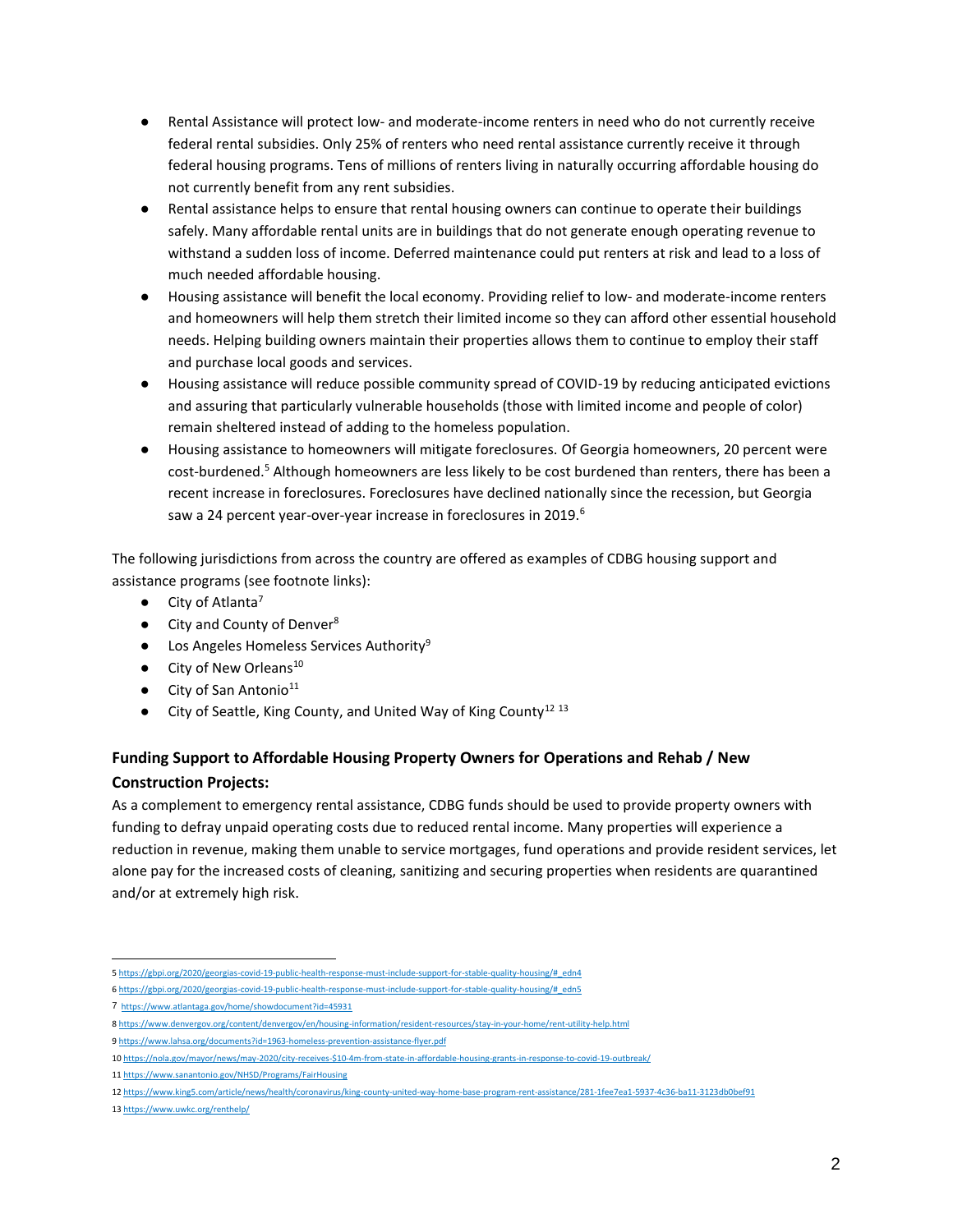This assistance could be provided in the form of a long-term, no-interest rate loan or credit line for the difference between the amounts collected from residents and baseline collections. In exchange for accessing this funding, owners should commit to, at minimum, the following: (1) immediately halting all eviction processes currently underway and refraining from initiating new ones, (2) providing evidence of rent forgiveness or rent accommodation plans for residents who demonstrate COVID-19-related income loss or hardship, and (3) best effort to refrain from raising rents unless allowed by other affordable housing programs due to Area Median Income (AMI) adjustments.

In addition, owners applying to receive operating support should, at a minimum, commit to meeting the local building code's health and safety requirements and provide documentation in order to receive funding for property rehabilitation and upgrades that should include meeting or exceeding HUD minimum energy and water efficiency standards.<sup>14</sup> As residents and families are requested or required to work and attend school from home, it is more critical than ever to make sure homes are healthy, safe and efficient, considering that Atlanta has the third highest energy burden in the nation for low income households at over 10% of income. <sup>15</sup> Poor housing conditions are also associated with a wide range of health conditions that can significantly affect respiratory health.<sup>16</sup>

Funding support to owners could be structured and used as follows:

- Owners receive support in the form of a long term, no interest rate loan or a credit line for the difference between the amounts collected from residents and baseline collections. The loan would be repayable over a suitable term such as 10 years after the end of the national emergency.<sup>17</sup>
- Owners agree to make their best effort to refrain from raising rents after completing property rehabilitation and upgrades that meet HUD minimum energy and water efficiency standards, unless allowed by other affordable housing programs due to Area Median Income (AMI) adjustments.<sup>18</sup>
- Owners coordinate with local government, utility, and service provider programs for any and all available funding incentives as matching funds.

In addition to protecting residents and preserving the operation of existing housing, CDBG funds could be used to provide gap financing for "shovel ready" new construction and rehabilitation affordable housing projects with current and forward funding commitments. The COVID crisis is already causing delays in the construction and preservation of affordable housing. These delays will increase costs, prevent homes from being completed and imperil affordable housing developers. States and jurisdictions should ensure that a portion of CDBG funding is available to housing developers to fill project financing gaps.<sup>19</sup>

State government also must increase access to capital to enhance housing construction and preservation. Making soft funds available to real estate developers will help ensure that investments in affordable housing infrastructure continue beyond the immediate crisis. State and local jurisdictions should use the existing Community Development Financial Institution (CDFI) infrastructure to quickly provide capital to intermediaries positioned to ensure affordable housing continues to be built and preserved.<sup>20</sup>

<sup>14</sup> [https://www.hud.gov/program\\_offices/economic\\_development/eegb/standards](https://www.hud.gov/program_offices/economic_development/eegb/standards)

<sup>15</sup> <https://www.aceee.org/sites/default/files/publications/researchreports/u1602.pdf>

<sup>16</sup> <https://www.nrdc.org/experts/veena-singla/federal-relief-should-support-healthier-energy-efficiency>

<sup>17</sup> <https://www.housingwire.com/articles/pulse-renters-need-help-now-heres-how-to-deliver-it/>

<sup>18</sup> [https://www.hud.gov/program\\_offices/economic\\_development/eegb/standards](https://www.hud.gov/program_offices/economic_development/eegb/standards)

<sup>19</sup> <https://www.nationalhousingtrust.org/news-article/cares-act-a-good-start-but-more-needed-to-help-low-income-renters>

<sup>20</sup> <https://www.nationalhousingtrust.org/news-article/cares-act-a-good-start-but-more-needed-to-help-low-income-renters>